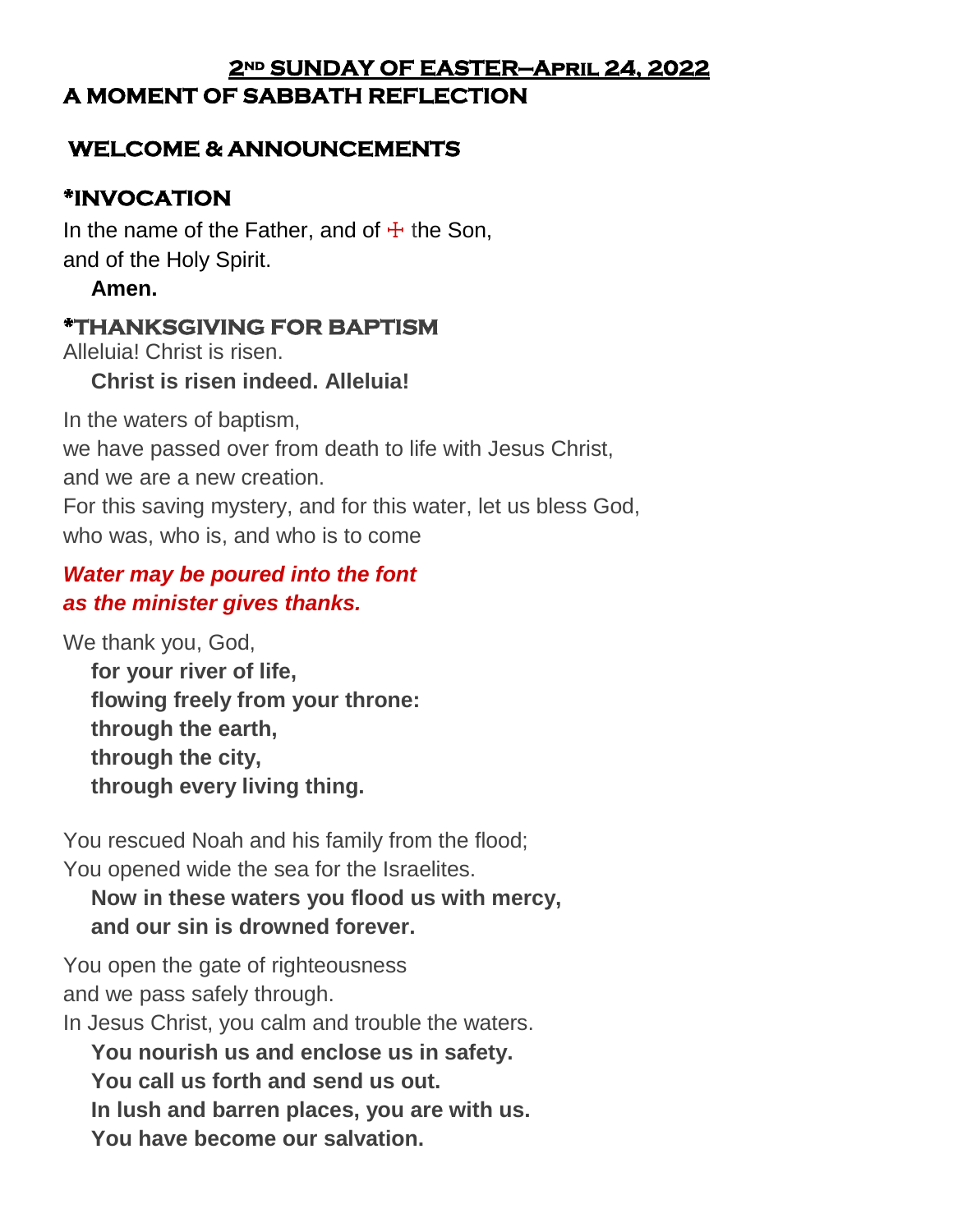Now breathe upon this water and awaken your church once more. Claim us again as your beloved and holy people. Quench our thirst; cleanse our hearts; wipe away every tear. **To you, our Beginning and our End, our Shepherd and Lamb,**

**be honor, glory, praise, and thanksgiving,**

**now and forever. Amen.**

## **\*GATHERING HYMN**

Come, You Faithful, Raise the Strain ELW # 363; *stanzas 1, 2, 5* Text: John of Damascus, c. 696-c. 754; tr. John Mason Neale, 1818-1866, alt. Public Domain

# *1*

**Come, you faithful, raise the strain of triumphant gladness! God has brought forth Israel into joy from sadness,**

**Loosed from Pharaoh's bitter yoke Jacob's sons and daughters; led them with unmoistened foot through the Red Sea waters.**

### *2*

**'Tis the spring of souls today: Christ has burst his prison, and from three days' sleep in death as a sun has risen.**

**All the winter of our sins, long and dark, is flying from the Light to whom we give laud and praise undying.**

### *5*

**Alleluia! now we cry to our Lord immortal, who triumphant burst the bars of the tomb's dark portal;**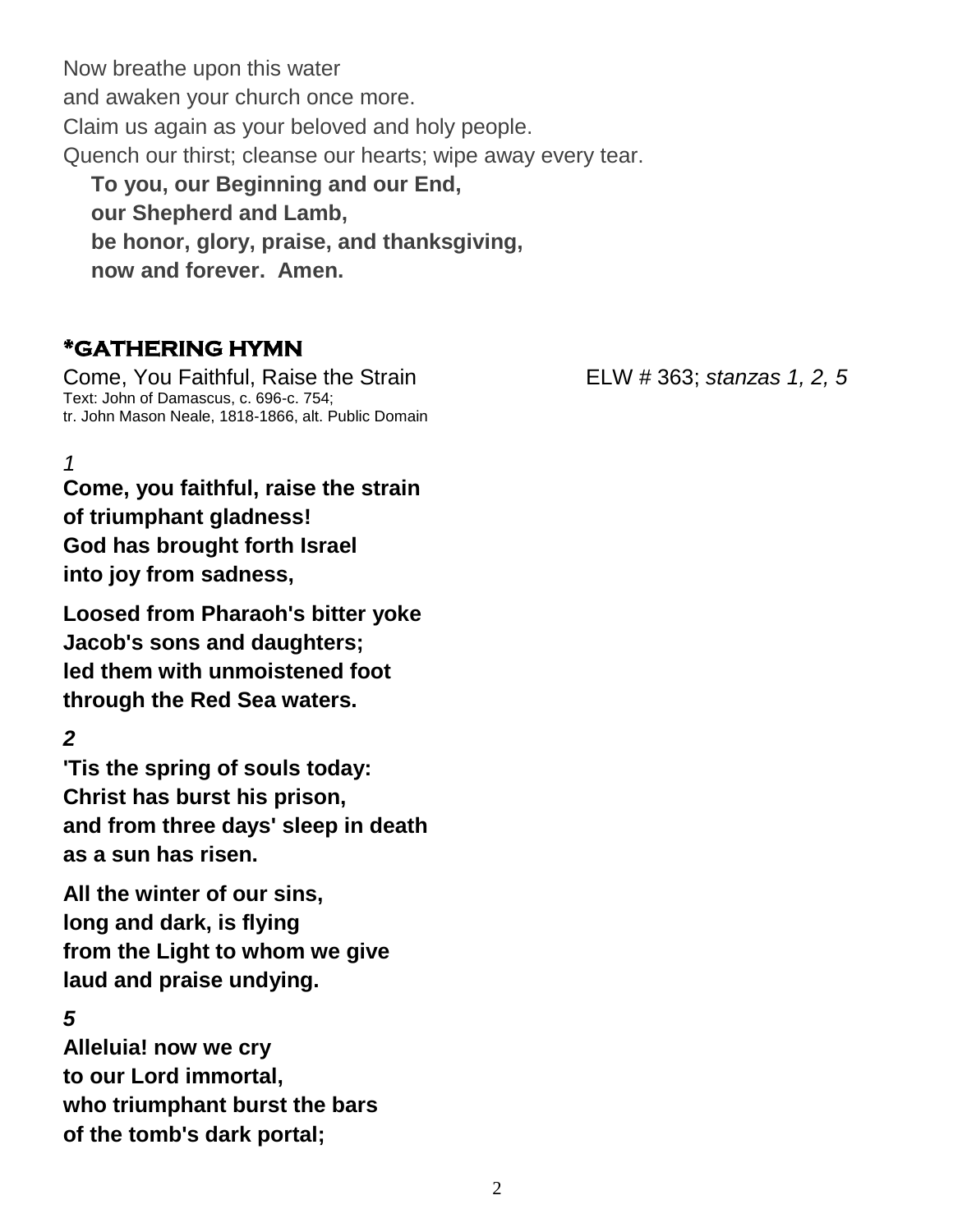**Alleluia! with the Son God the Father praising; Alleluia! yet again to the Spirit raising.**

### **\*GREETING**

The grace of our Lord Jesus Christ, the love of God, and the communion of the Holy Spirit be with you all.

**And also with you.**



ELW, page 149-150

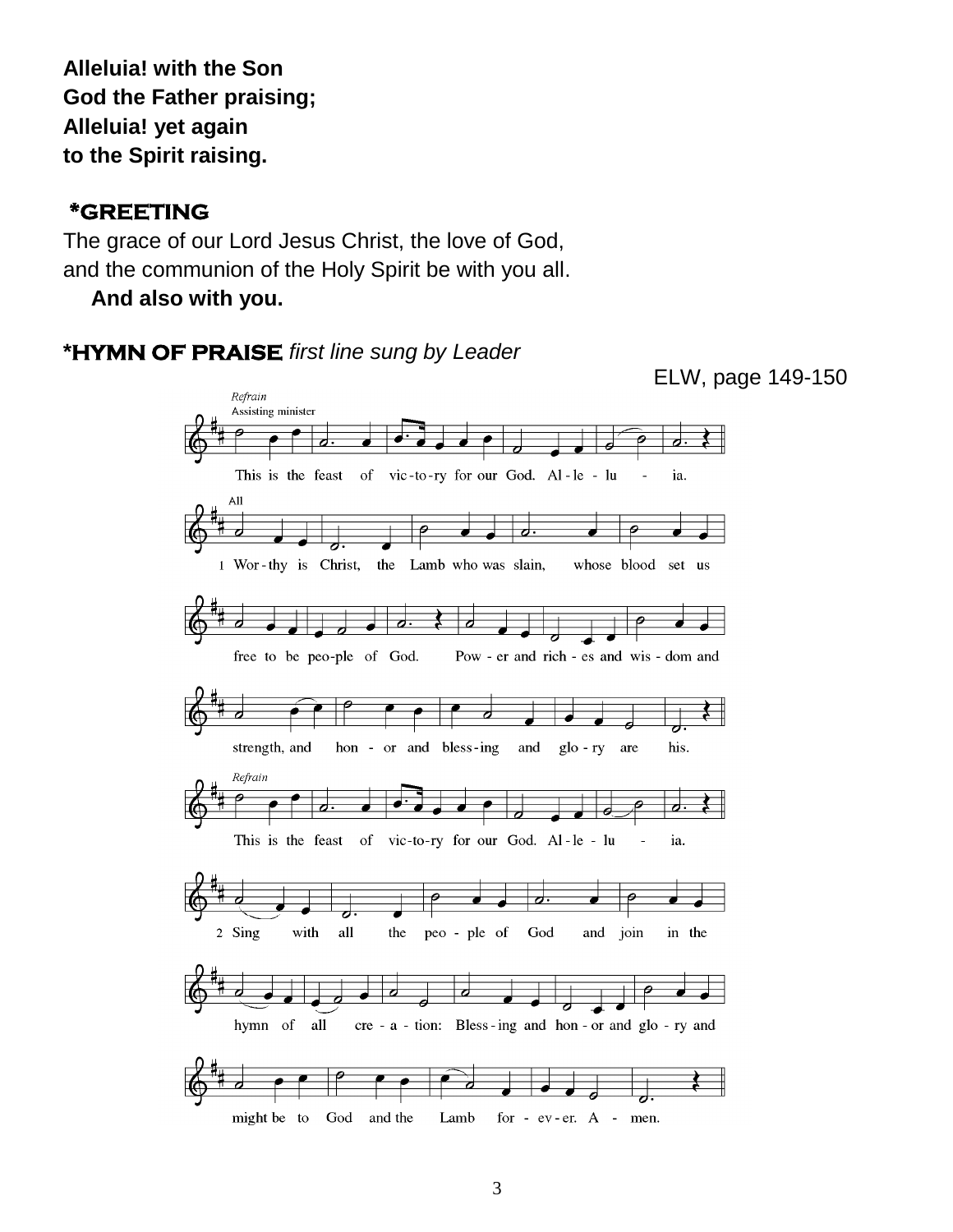

### **\*PRAYER OF THE DAY**

The Lord be with you.

**And also with you.**

Let us pray. O God of life,

**you reach out to us amid our fears with the wounded hands of your risen Son. By your Spirit's breath revive our faith in your mercy, and strengthen us to be the body of your Son, Jesus Christ, our Savior and Lord, who lives and reigns with you and the Holy Spirit, one God, now and forever. Amen.**

### **READING: Revelation 1:4-8**

 $4$ John to the seven churches that are in Asia:

Grace to you and peace from him who is and who was and who is to come, and from the seven spirits who are before his throne, <sup>5</sup> and from Jesus Christ, the faithful witness, the firstborn of the dead, and the ruler of the kings of the earth.

To him who loves us and freed us from our sins by his blood, <sup>6</sup>and made us to be a kingdom, priests serving his God and Father, to him be glory and dominion forever and ever. Amen.

<sup>7</sup> Look! He is coming with the clouds;

every eye will see him,

even those who pierced him;

and on his account all the tribes of the earth will wail.

So it is to be. Amen.

<sup>8</sup>"I am the Alpha and the Omega," says the Lord God, who is and who was and who is to come, the Almighty.

Word of God, word of life.

**Thanks be to God.**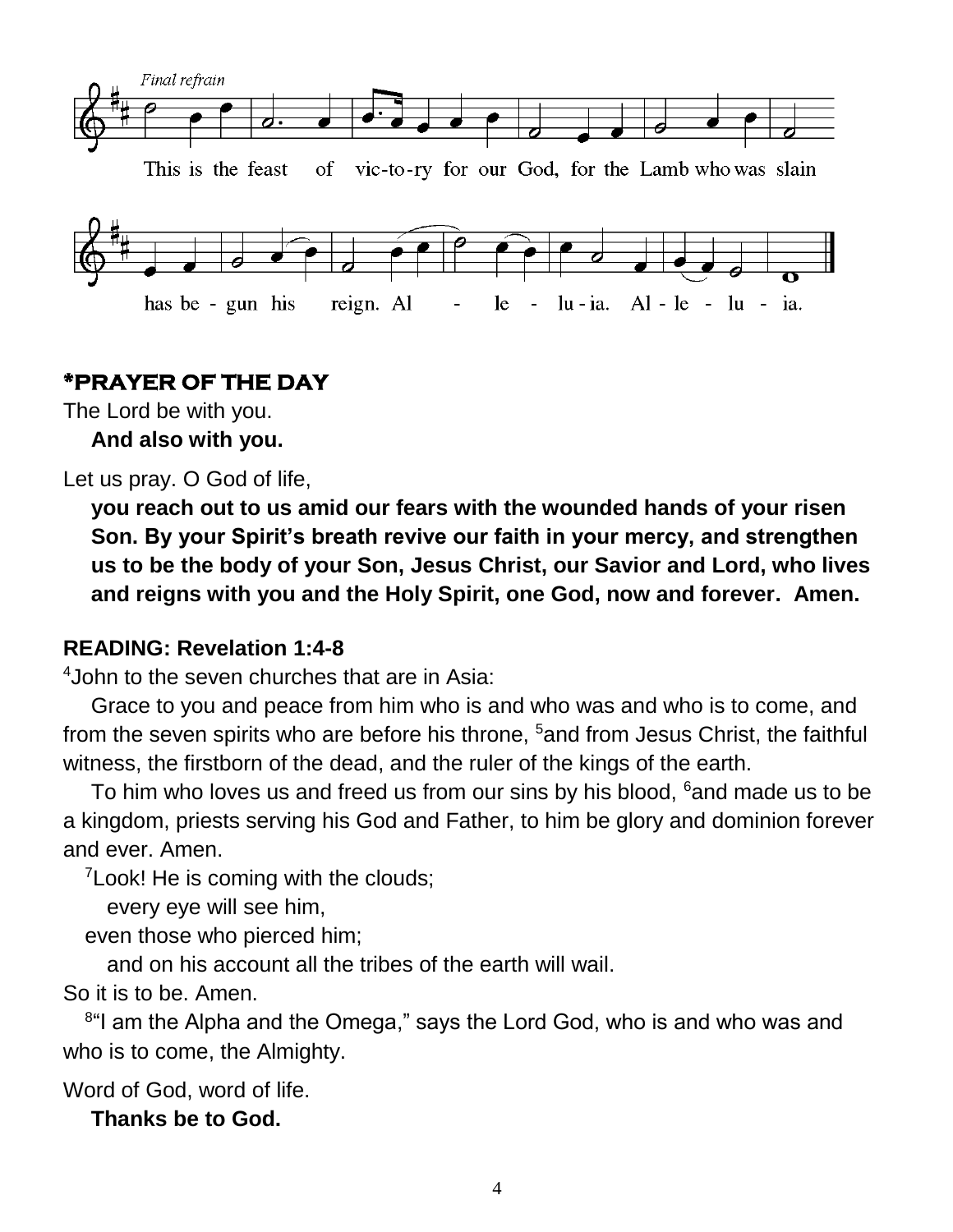## **\*EASTER HYMN**

"Jesus Christ Is Risen Today" ELW #365*; stanzas 1 & 3*

Text: Latin carol, 14th cent., sts. 1-3; tr. J. Walsh, *Lyra Davidica,* 1708, alt.; Charles Wesley, 1707-1788, st. 4; Public Domain

### *1*

**Jesus Christ is ris'n today, Alleluia! our triumphant holy day, Alleluia! who did once upon the cross, Alleluia! suffer to redeem our loss. Alleluia!**

*3*

**But the pains which he endured, Alleluia! our salvation have procured; Alleluia! now above the sky he's king, Alleluia! where the angels ever sing. Alleluia!** *(end)*

### **\*GOSPEL John 20:19-31**

The holy gospel according to St. John, the 20<sup>th</sup> chapter. **Glory to you, O Lord!**

 $19$ When it was evening on that day, the first day of the week, and the doors of the house where the disciples had met were locked for fear of the Jews, Jesus came and stood among them and said, "Peace be with you." <sup>20</sup>After he said this, he showed them his hands and his side. Then the disciples rejoiced when they saw the Lord. <sup>21</sup>Jesus said to them again, "Peace be with you. As the Father has sent me, so I send you." <sup>22</sup>When he had said this, he breathed on them and said to them, "Receive the Holy Spirit.<sup>23</sup>If you forgive the sins of any, they are forgiven them; if you retain the sins of any, they are retained."

 $24$ But Thomas (who was called the Twin), one of the twelve, was not with them when Jesus came. <sup>25</sup>So the other disciples told him, "We have seen the Lord." But he said to them, "Unless I see the mark of the nails in his hands, and put my finger in the mark of the nails and my hand in his side, I will not believe."

<sup>26</sup>A week later his disciples were again in the house, and Thomas was with them. Although the doors were shut, Jesus came and stood among them and said, "Peace be with you." <sup>27</sup>Then he said to Thomas, "Put your finger here and see my hands. Reach out your hand and put it in my side. Do not doubt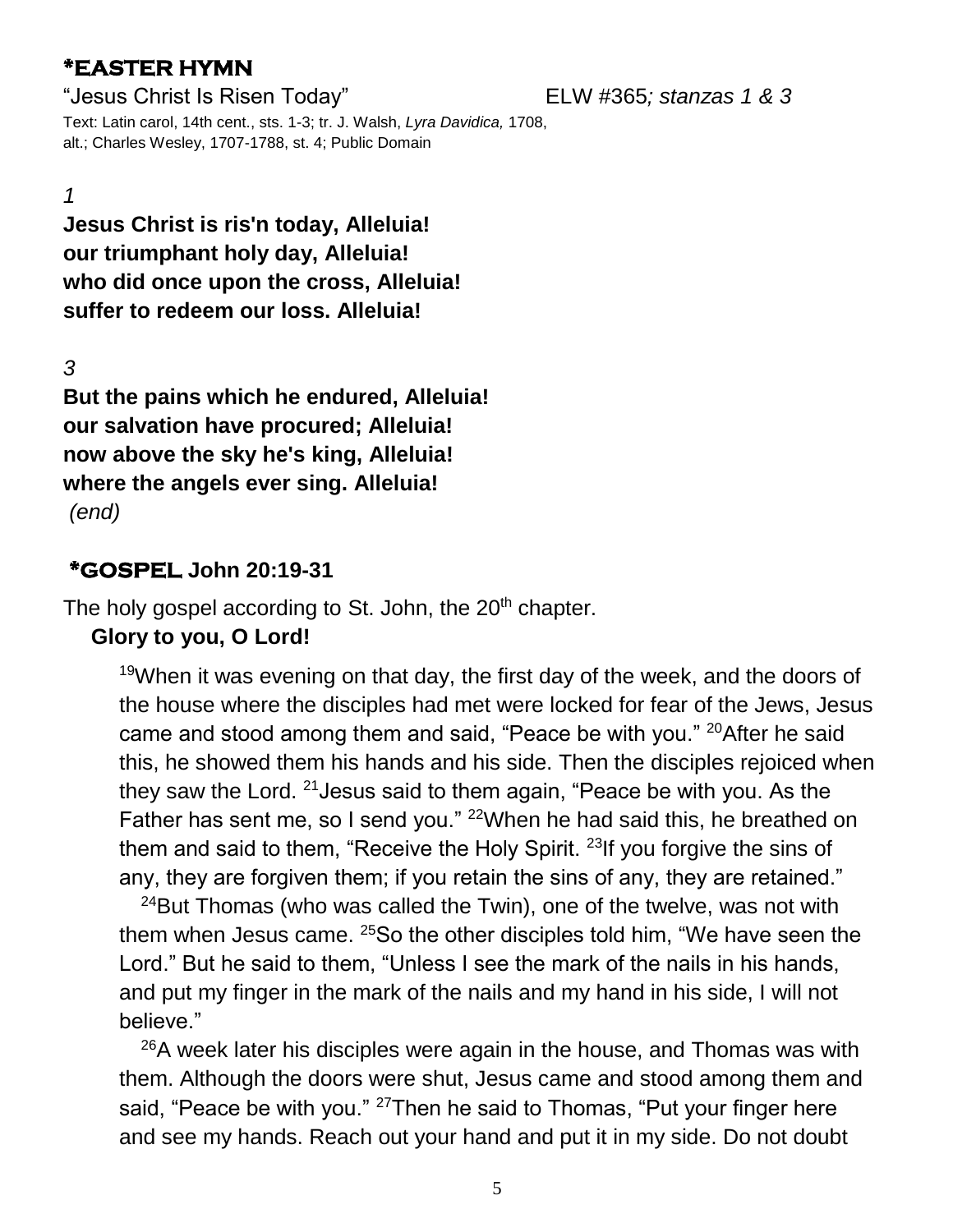but believe." <sup>28</sup>Thomas answered him, "My Lord and my God!" <sup>29</sup>Jesus said to him, "Have you believed because you have seen me? Blessed are those who have not seen and yet have come to believe."

<sup>30</sup>Now Jesus did many other signs in the presence of his disciples, which are not written in this book.  $31$ But these are written so that you may come to believe that Jesus is the Messiah, the Son of God, and that through believing you may have life in his name.

The gospel of the Lord.

**Praise to you, O Christ!**

# **DWELLING IN THE WORD**

**HOMILY** "Breathe" Vicar Jamie Witt

# **\*SONG OF THE DAY**

"O Living Breath of God" ELW # 407; *stanzas 1 & 3* Text: Osvaldo Catena, 1920-1986; tr. Gerhard M. Cartford, b. 1923 Tr. © 1998 Augsburg Fortress; All Rights Reserved. Used by Permission. One License #A-701897 *1* **O living Breath of God,** 

**wind at the beginning upon the waters; O living Breath of God, bearing the creation to wondrous birth;**

**Come now, and fill our spirits; pour out your gifts abundant. O living Breath of God, Holy Spirit, breathe in us as we pray.**

# *3*

**O living Breath of God, bearing us to life through baptismal waters; O living Breath of God, sighing with creation for freedom's birth;**

**Come now, and fill our spirits; pour out your gifts abundant. O living Breath of God, Holy Spirit, breathe in us as we pray.**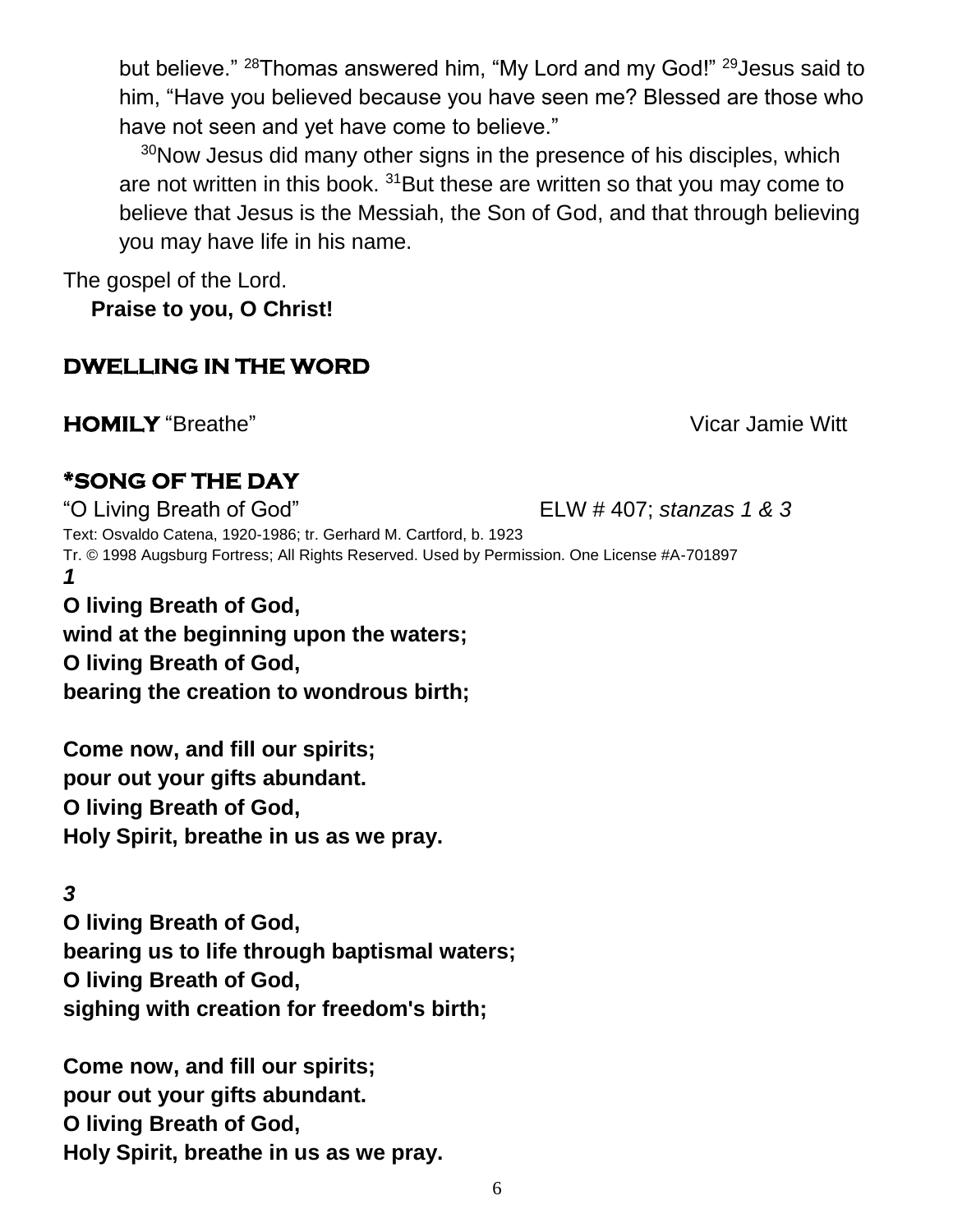## **\*APOSTLES' CREED**

With the whole church, let us confess our faith.

**I believe in God, the Father almighty, creator of heaven and earth.**

**I believe in Jesus Christ, God's only Son, our Lord, who was conceived by the Holy Spirit, born of the virgin Mary, suffered under Pontius Pilate, was crucified, died, and was buried; he descended to the dead. On the third day he rose again; he ascended into heaven, he is seated at the right hand of the Father, and he will come to judge the living and the dead.**

**I believe in the Holy Spirit, the holy catholic church, the communion of saints, the forgiveness of sins, the resurrection of the body, and the life everlasting. Amen.**

# *\****PRAYERS OF INTERCESSION**

Set free from captivity to sin and death, we pray to the God of resurrection for the church, people in need, and all of creation.

### *A brief silence.*

Holy One who acts righteously, equip your church as witnesses of your goodness to go and tell others of your abundant love, that they may believe that Jesus is our salvation and life.

God, in your mercy,

### **hear our prayer.**

Direct those who are given human authority to lead with humility and compassion. By your Holy Spirit channel their attention toward serving those who are most in need.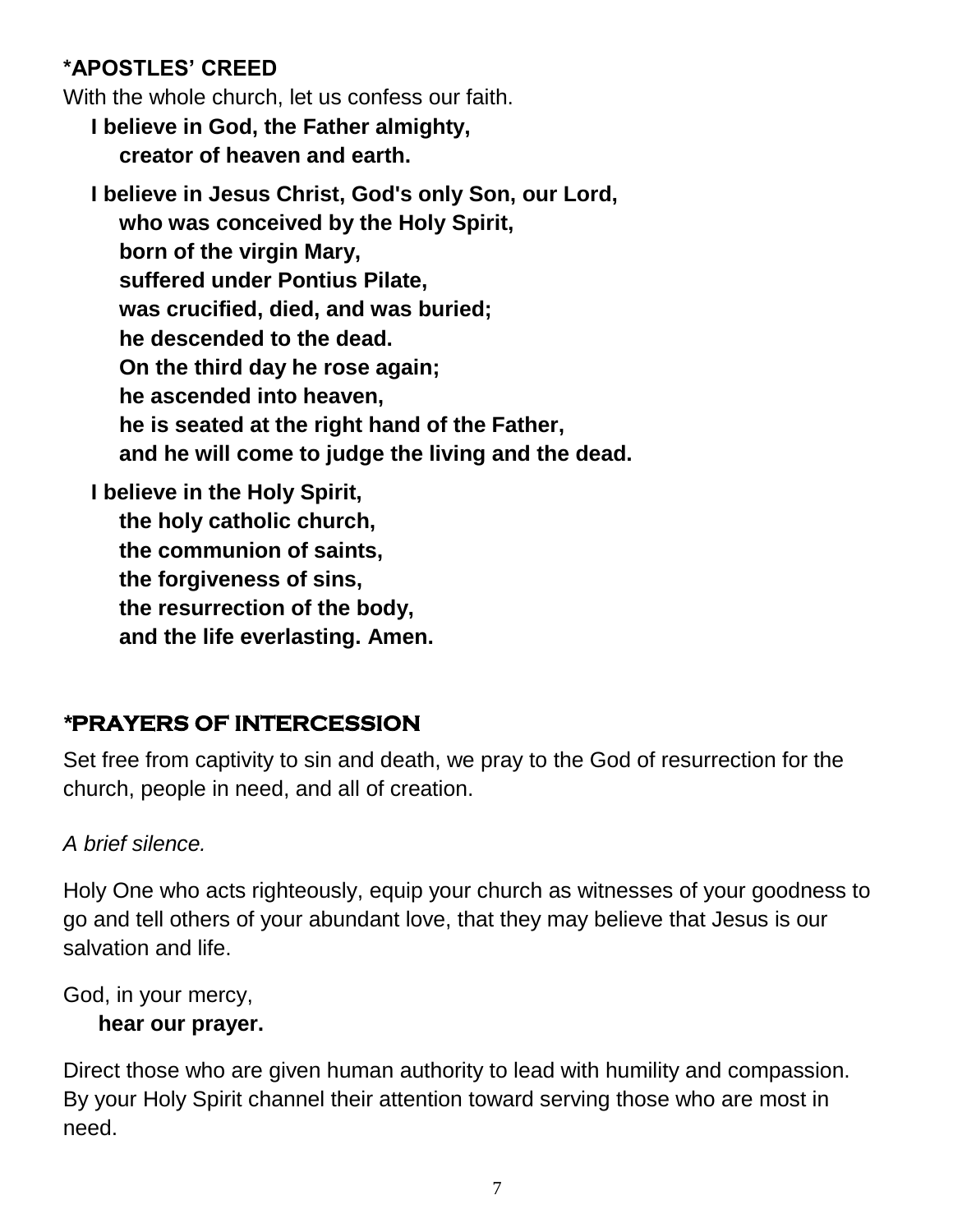# God, in your mercy,

**hear our prayer.**

Uphold your children who cry out to you. Wherever people are overcome by the fear of death, breathe into them your life and peace.

God, in your mercy,

### **hear our prayer.**

In your mercy, O God, respond to these prayers, and renew us by your life-giving Spirit; through Jesus Christ, our Savior.

**Amen.**

# **MUSICAL OFFERING**

# **\*THE GREAT THANKSGIVING**

The Lord be with you.

**And also with you.**

Lift up your hearts.

**We lift them to the Lord.**

Let us give thanks to the Lord our God.

# **It is right to give our thanks and praise.**

It is indeed right, our calling and our joy, that we should at all times and in all places give thanks and praise to you, almighty and merciful God, for the glorious resurrection of our Savior Jesus Christ, the true Paschal Lamb who gave himself to take away our sin; who in dying has destroyed death, and in rising has brought us to eternal life. And so, with Mary Magdalene and Peter and all the witnesses of the resurrection, with earth and sea and all their creatures. and with angels and archangels, cherubim and seraphim, we praise your name and join their unending hymn: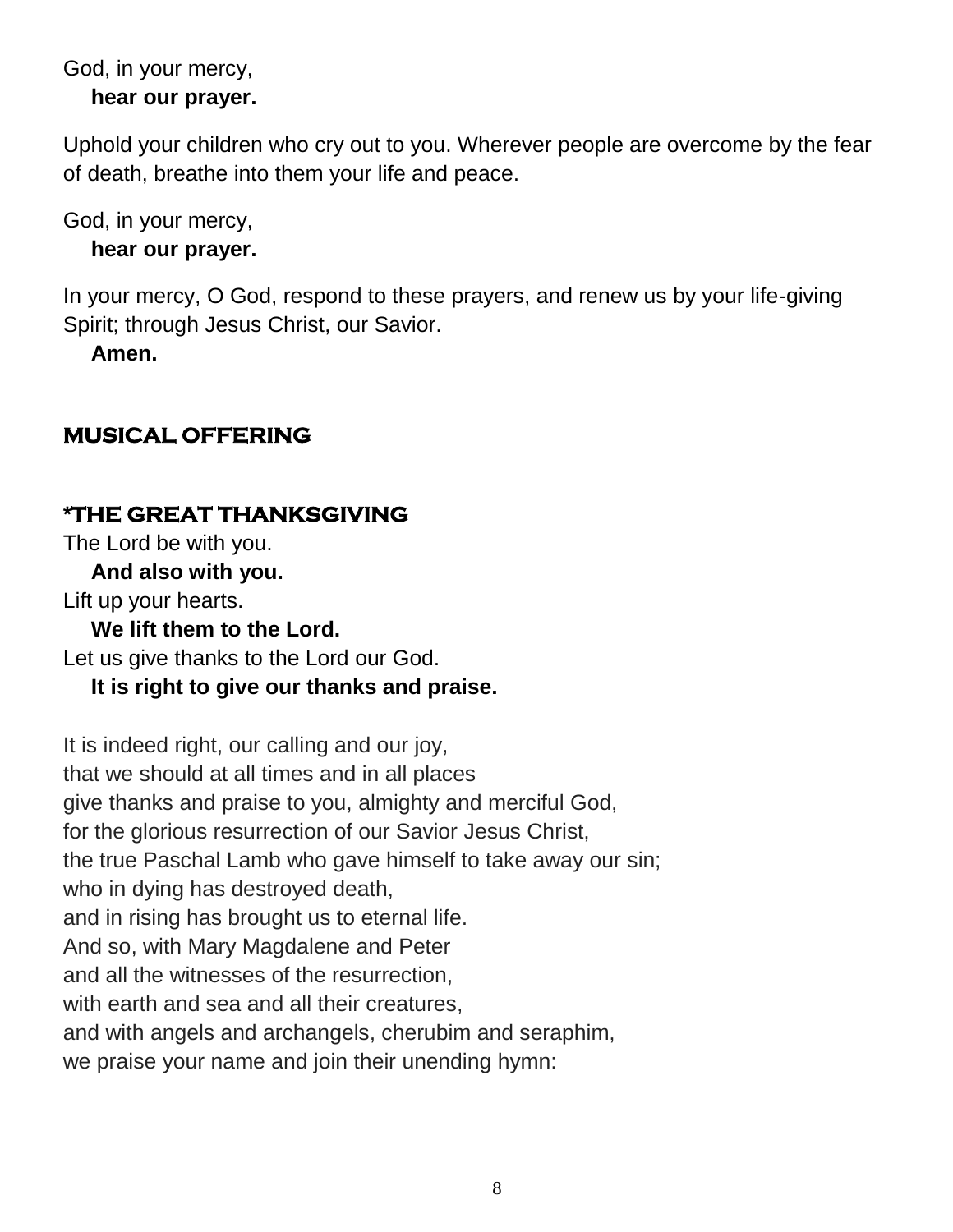### **\*SANCTUS**



### **\*WORDS OF INSTITUTION**

### **\*LORD'S PRAYER**

Gathered into one by the Holy Spirit, let us pray as Jesus taught us:

**Our Father, who art in heaven, hallowed be thy name, thy kingdom come, thy will be done, on earth as it is in heaven. Give us this day our daily bread; and forgive us our trespasses, as we forgive those who trespass against us; and lead us not into temptation, but deliver us from evil. For thine is the kingdom, and the power, and the glory, forever and ever. Amen**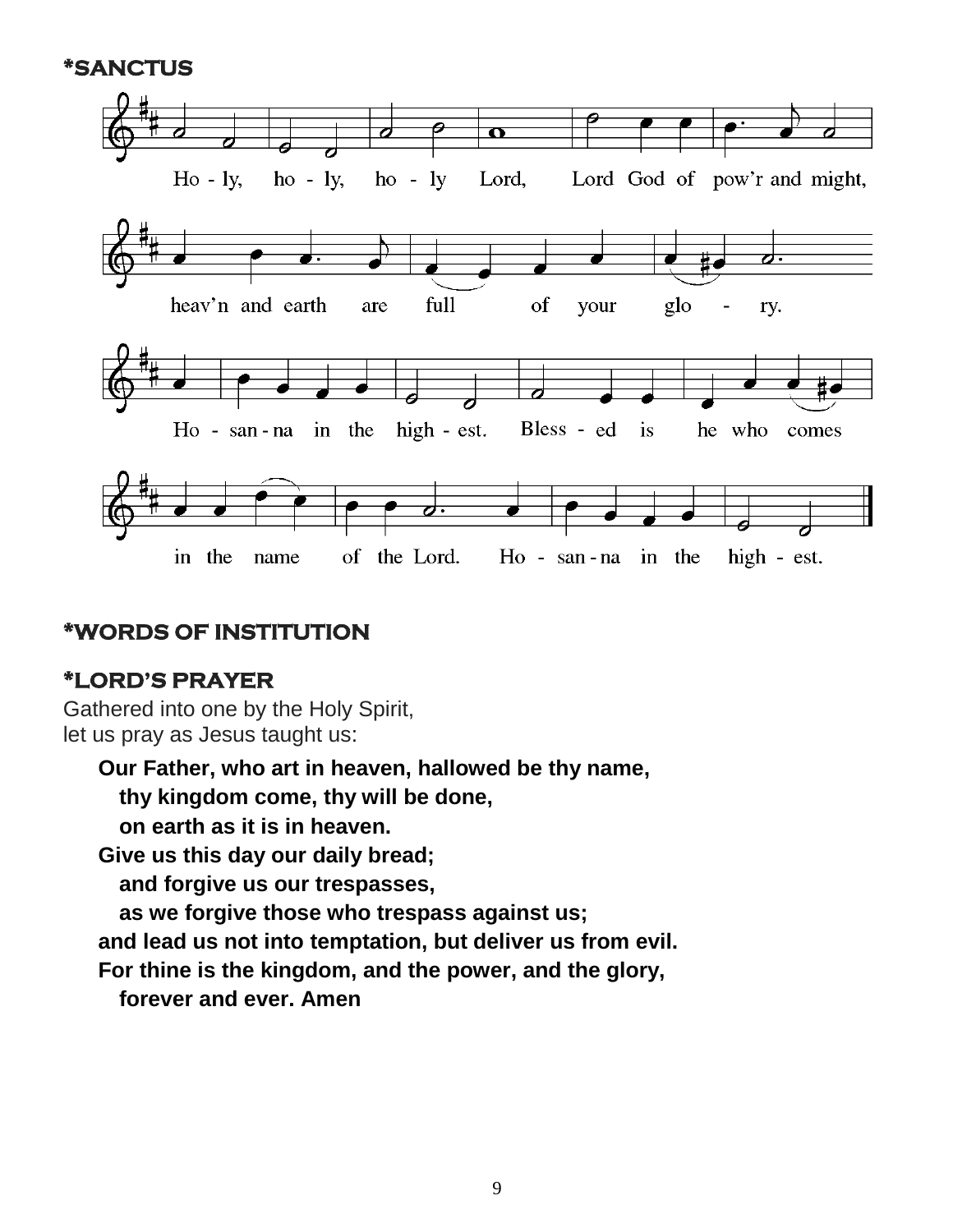### **LAMB OF GOD** ELW, page 112



# **HOLY COMMUNION**

## **COMMUNION SONG**

This Is the Spirit's Entry Now This Is the 448 Text: Thomas E. Herbranson, b. 1933 © Thomas E. Herbranson, admin. Augsburg Fortress.

### *1*

**This is the Spirit's entry now: the water and the word, the cross of Jesus on your brow, the seal both felt and heard.**

### *2*

**This miracle of life reborn comes from the Lord of breath; the sinless one from life was torn; our life comes through his death.**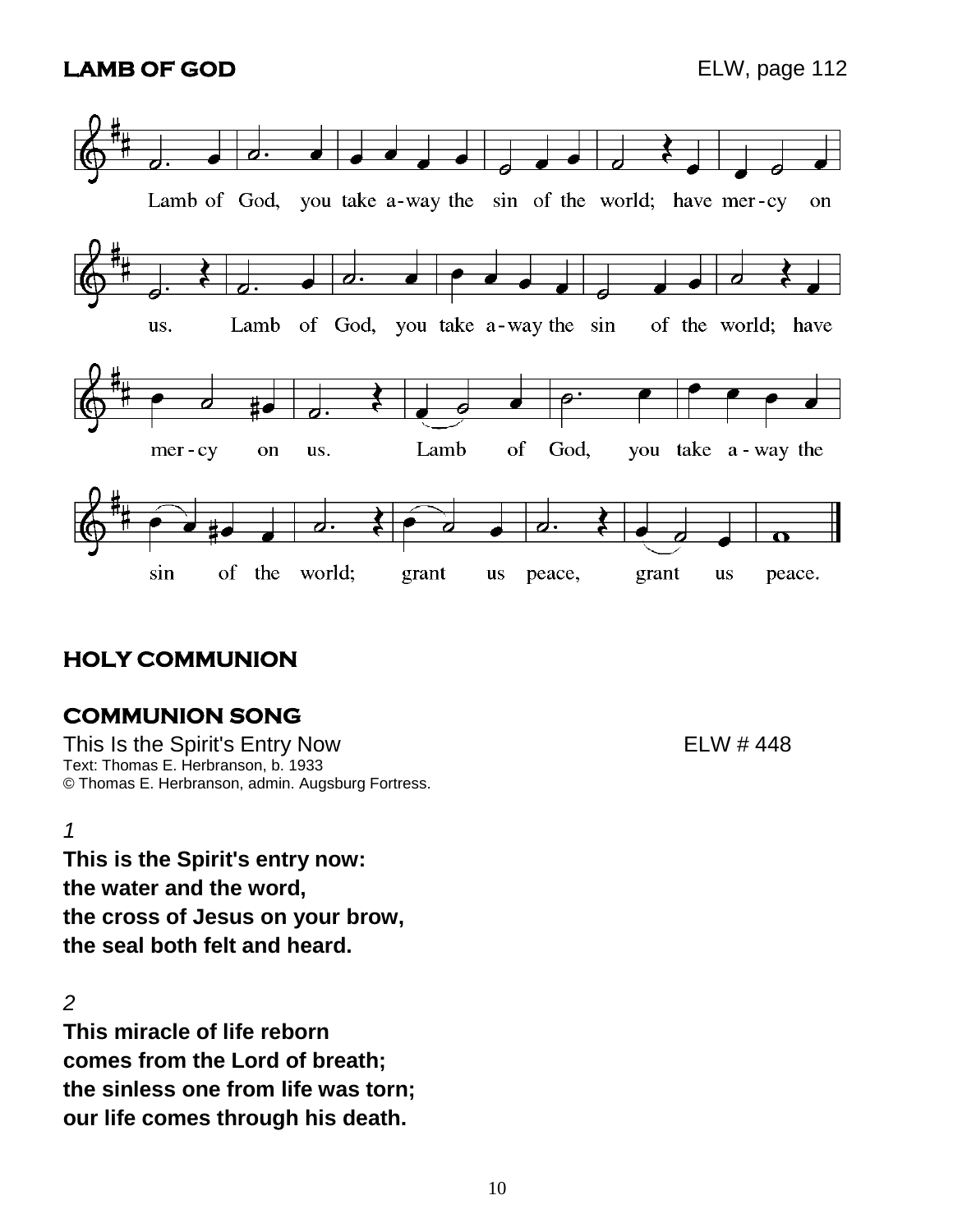*3*

**Let water be the sacred sign that we must die each day to rise again by his design as foll'wers of his way.**

*4*

**Renewing Spirit, hear our praise for your baptismal pow'r that washes us through all our days. Come, cleanse again this hour.**

# **COMMUNION SONG**

"Holy Spirit, Truth Divine" ELW # 398 Text: Samuel Longfellow, 1819-1892; Public Domain

*1*

**Holy Spirit, truth divine, Dawn upon this soul of mine; Breath of God and inward light, Wake my spirit, clear my sight.**

*2*

**Holy Spirit, love divine, Glow within this heart of mine; Kindle ev'ry high desire; Purge me with your holy fire.**

*3*

**Holy Spirit, pow'r divine, Fortify this will of mine; By your will I strongly live; Bravely bear, and nobly strive.**

### *4*

**Holy Spirit, peace divine, Still this restless heart of mine; Speak to calm this tossing sea, Stayed in your tranquility.**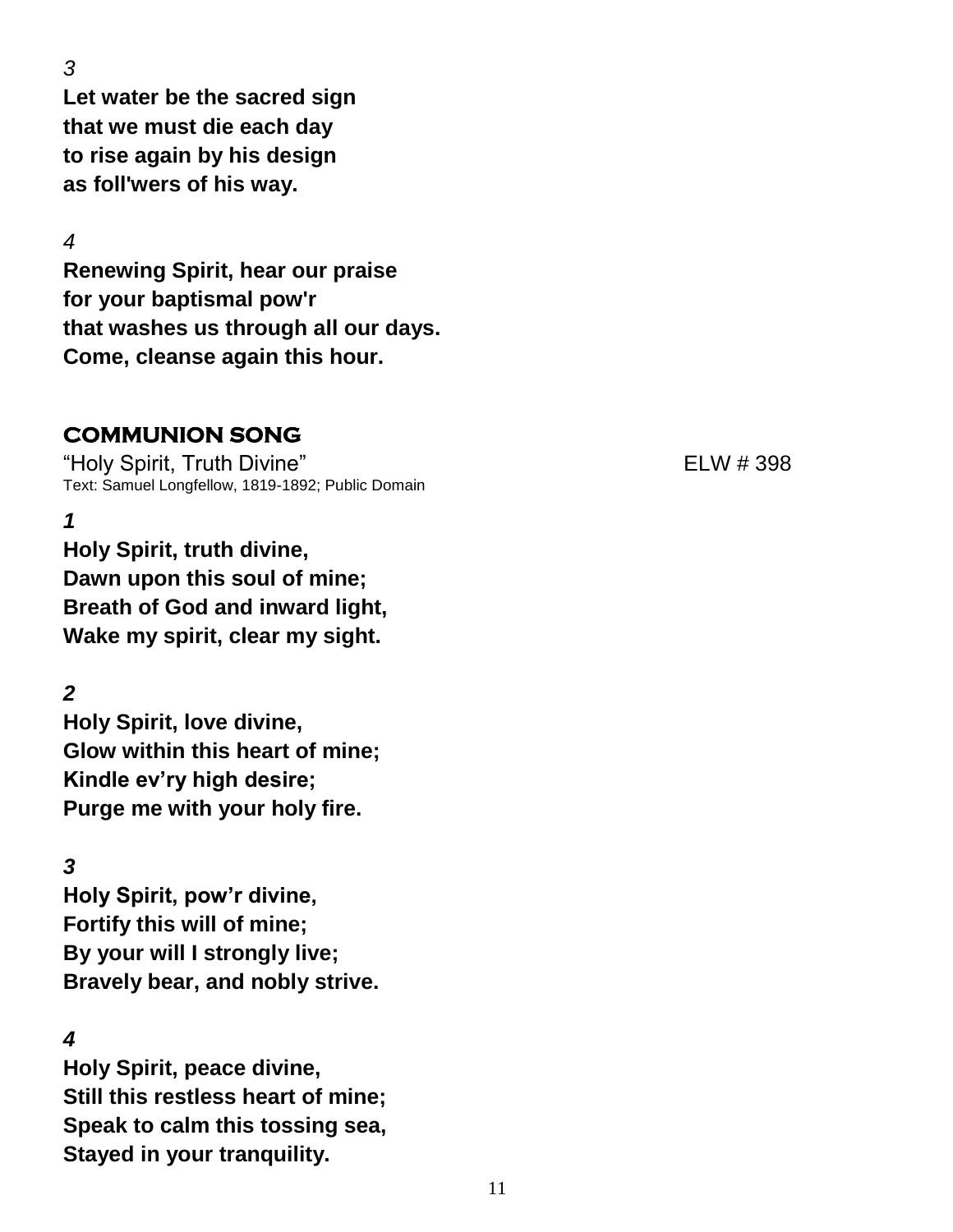*5*

**Holy Spirit, right divine. King within my conscience reign. Be my guide, and I shall be Firmly bound, forever free.**

## *\****COMMUNION BLESSING**

The body and blood of our Lord Jesus Christ strengthen you and keep you in His grace.

**Amen.**

## *\****SENDING PRAYER**

## *\****BENEDICTION**

The Lord bless you and keep you. The Lord make His face shine on you and be gracious to you. The Lord look upon you with favor and give you peace. In the name of the Father,  $\pm$  the Son, and the Holy Spirit.

**Amen.**

# **\*SENDING HYMN**

"We Know That Christ Is Raised" And The Control of the ELW # 449 Text: John B. Geyer, b. 1932 © John B. Geyer; Public Domain

*1*

**We know that Christ is raised and dies no more. Embraced by death, he broke its fearful hold, and our despair he turned to blazing joy. Hallelujah!**

*4*

**A new creation comes to life and grows as Christ's new body takes on flesh and blood. The universe restored and whole will sing: Hallelujah!** *(end)*